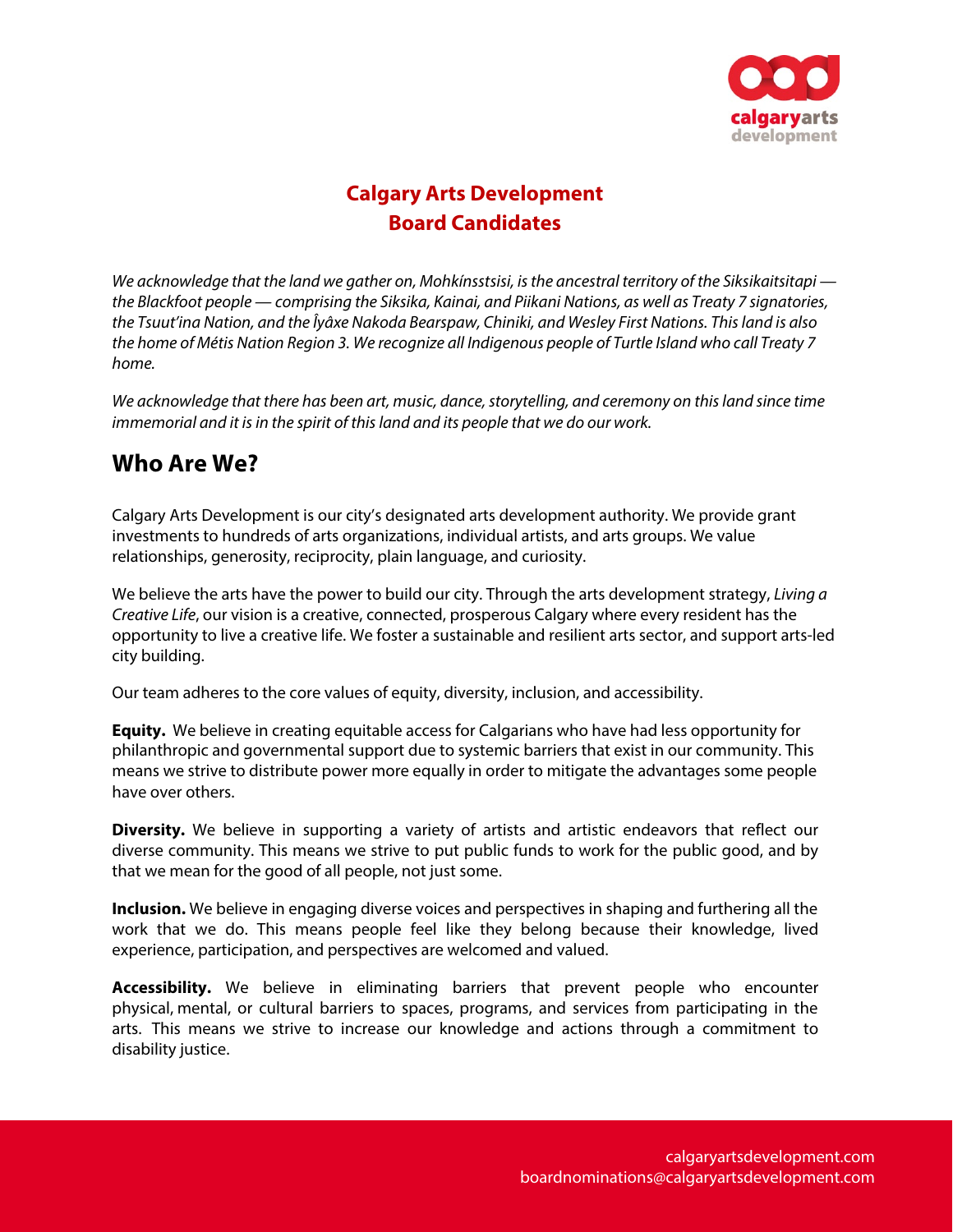

# **Board Candidate Search**

Calgary Arts Development seeks to appoint a number of new members to our board of directors to provide insight and foresight to the organization in support of the arts in Calgary for the benefit of all Calgarians.

#### **Key responsibilities for the board of directors include:**

- Strategic planning and policy development for Calgary Arts Development.
- Oversight of operating budgets, business plans, governance, and risk management.
- Collaboration with the President & CEO to achieve established strategic goals.
- Regular attendance and participation at meetings.
- Attendance at CADA hosted or supported events as available.
- Participation on a Calgary Arts Development board committee.

# **Who Are You?**

You are interested in the arts. Whether it is in your role as an artist, an arts attendee, an arts student, a volunteer, a donor, etc., you believe in the power of the arts to contribute to a better city for all.

You likely have some governance experience and are familiar with some part of Calgary's arts sector. You are able to see the big picture and understand that multiple stakeholders and arts communities may have different and sometimes conflicting priorities.

You are passionate about the importance of the arts and creativity in our lives and are curious about different approaches and thinking. You believe that the work of Calgary Arts Development should represent and include the diversity and vibrancy of Calgarians and want to ensure that our systems are equitable and encourage inclusion and accessibility.